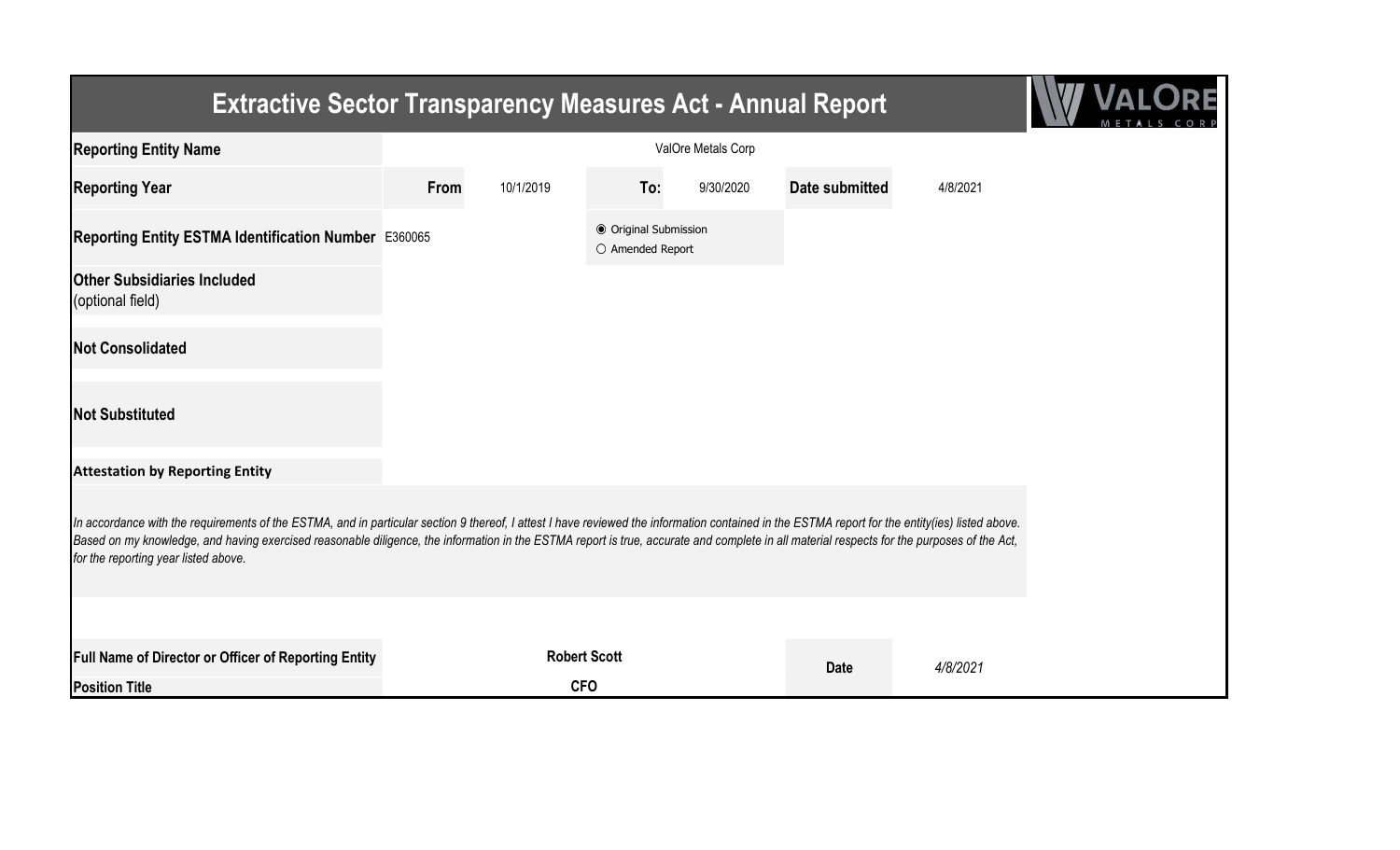| Extractive Sector Transparency Measures Act - Annual Report                                                                                                                      |                                   |                                                   |                                      |           |              |                                |                |                  |                                               |                                      |                                                                                                                                                                                                                                                                                                |  |
|----------------------------------------------------------------------------------------------------------------------------------------------------------------------------------|-----------------------------------|---------------------------------------------------|--------------------------------------|-----------|--------------|--------------------------------|----------------|------------------|-----------------------------------------------|--------------------------------------|------------------------------------------------------------------------------------------------------------------------------------------------------------------------------------------------------------------------------------------------------------------------------------------------|--|
| <b>Reporting Year</b><br><b>Reporting Entity Name</b><br><b>Reporting Entity ESTMA</b><br><b>Identification Number</b><br><b>Subsidiary Reporting Entities (if</b><br>necessary) | From:                             | 10/1/2019                                         | To:<br>ValOre Metals Corp<br>E360065 | 9/30/2020 |              | <b>Currency of the Report</b>  | CAD            |                  |                                               |                                      |                                                                                                                                                                                                                                                                                                |  |
|                                                                                                                                                                                  | <b>Payments by Payee</b>          |                                                   |                                      |           |              |                                |                |                  |                                               |                                      |                                                                                                                                                                                                                                                                                                |  |
| Country                                                                                                                                                                          | Payee Name <sup>1</sup>           | Departments, Agency, etc<br>Payments <sup>2</sup> | <b>Taxes</b>                         | Royalties | Fees         | <b>Production Entitlements</b> | <b>Bonuses</b> | <b>Dividends</b> | Infrastructure<br><b>Improvement Payments</b> | <b>Total Amount paid to</b><br>Payee | Notes <sup>34</sup>                                                                                                                                                                                                                                                                            |  |
| Canada                                                                                                                                                                           | Nunavut Tunngavik<br>Incorporated |                                                   |                                      | 100,000   | \$174,822.00 |                                |                |                  |                                               |                                      | \$145,278 relates to annual fees for<br>NTI MEA BI-35-16-001 FOXE & NTI<br>MEA BI-35-0001 re:Baffin Gold<br>274,822 project; \$29,544 relates to Annual<br>Fee's NTI MEA RI-30-001 SANAJI re:<br>Angilak project; and \$100K relates to<br>advance royalty payments for years<br>2015 and 2019 |  |
|                                                                                                                                                                                  |                                   |                                                   |                                      |           |              |                                |                |                  |                                               |                                      |                                                                                                                                                                                                                                                                                                |  |
|                                                                                                                                                                                  |                                   |                                                   |                                      |           |              |                                |                |                  |                                               |                                      |                                                                                                                                                                                                                                                                                                |  |
|                                                                                                                                                                                  |                                   |                                                   |                                      |           |              |                                |                |                  |                                               |                                      |                                                                                                                                                                                                                                                                                                |  |
|                                                                                                                                                                                  |                                   |                                                   |                                      |           |              |                                |                |                  |                                               |                                      |                                                                                                                                                                                                                                                                                                |  |
|                                                                                                                                                                                  |                                   |                                                   |                                      |           |              |                                |                |                  |                                               |                                      |                                                                                                                                                                                                                                                                                                |  |
|                                                                                                                                                                                  |                                   |                                                   |                                      |           |              |                                |                |                  |                                               |                                      |                                                                                                                                                                                                                                                                                                |  |
|                                                                                                                                                                                  |                                   |                                                   |                                      |           |              |                                |                |                  |                                               |                                      |                                                                                                                                                                                                                                                                                                |  |
|                                                                                                                                                                                  |                                   |                                                   |                                      |           |              |                                |                |                  |                                               |                                      |                                                                                                                                                                                                                                                                                                |  |
|                                                                                                                                                                                  |                                   |                                                   |                                      |           |              |                                |                |                  |                                               |                                      |                                                                                                                                                                                                                                                                                                |  |
|                                                                                                                                                                                  |                                   |                                                   |                                      |           |              |                                |                |                  |                                               |                                      |                                                                                                                                                                                                                                                                                                |  |
|                                                                                                                                                                                  |                                   |                                                   |                                      |           |              |                                |                |                  |                                               |                                      |                                                                                                                                                                                                                                                                                                |  |
|                                                                                                                                                                                  |                                   |                                                   |                                      |           |              |                                |                |                  |                                               |                                      |                                                                                                                                                                                                                                                                                                |  |
|                                                                                                                                                                                  |                                   |                                                   |                                      |           |              |                                |                |                  |                                               |                                      |                                                                                                                                                                                                                                                                                                |  |
|                                                                                                                                                                                  |                                   |                                                   |                                      |           |              |                                |                |                  |                                               |                                      |                                                                                                                                                                                                                                                                                                |  |
|                                                                                                                                                                                  |                                   |                                                   |                                      |           |              |                                |                |                  |                                               |                                      |                                                                                                                                                                                                                                                                                                |  |
|                                                                                                                                                                                  |                                   |                                                   |                                      |           |              |                                |                |                  |                                               |                                      |                                                                                                                                                                                                                                                                                                |  |
|                                                                                                                                                                                  |                                   |                                                   |                                      |           |              |                                |                |                  |                                               |                                      |                                                                                                                                                                                                                                                                                                |  |
|                                                                                                                                                                                  |                                   |                                                   |                                      |           |              |                                |                |                  |                                               |                                      |                                                                                                                                                                                                                                                                                                |  |
|                                                                                                                                                                                  |                                   |                                                   |                                      |           |              |                                |                |                  |                                               |                                      |                                                                                                                                                                                                                                                                                                |  |
| <b>Additional Notes:</b>                                                                                                                                                         |                                   |                                                   |                                      |           |              |                                |                |                  |                                               |                                      |                                                                                                                                                                                                                                                                                                |  |